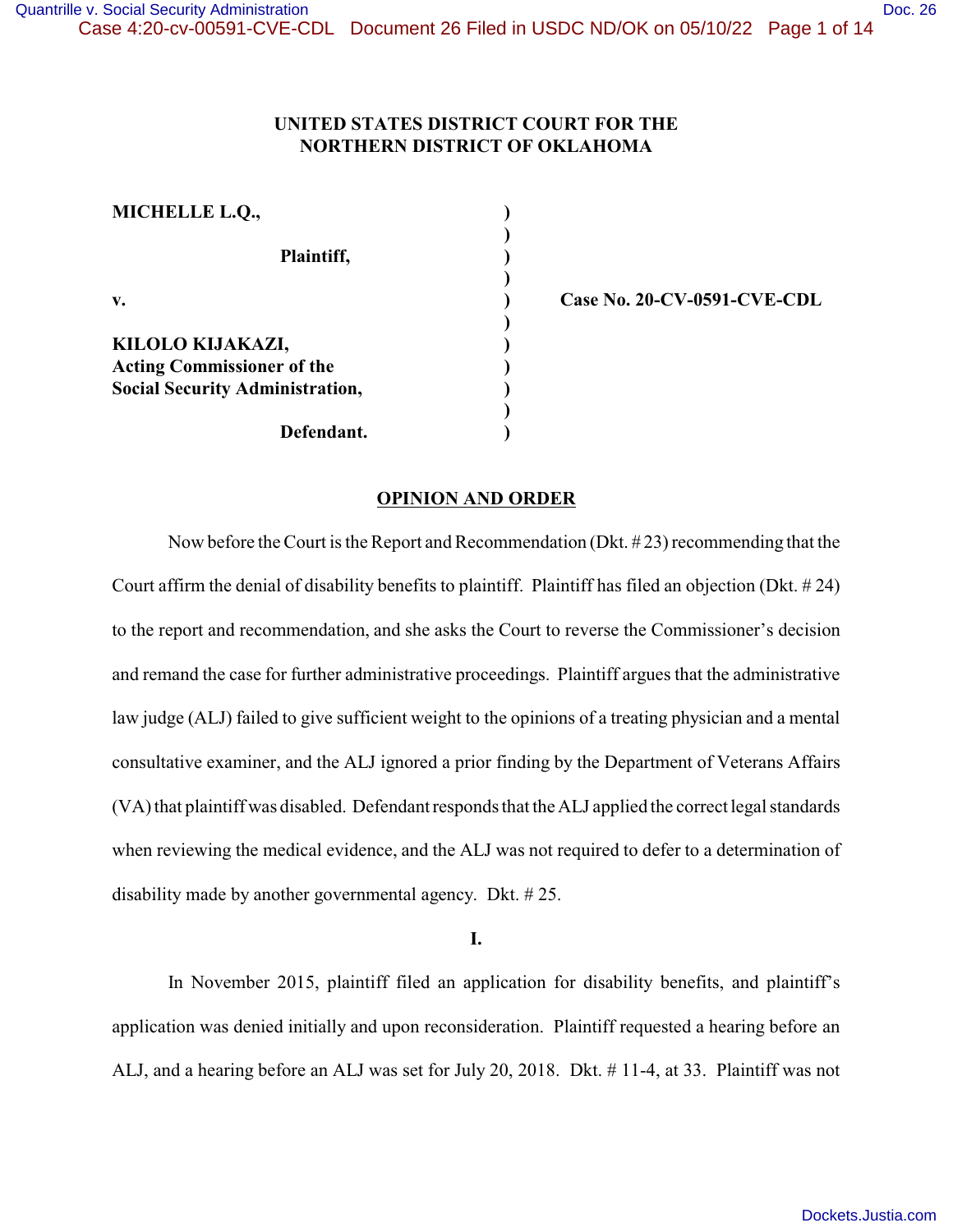represented by an attorney at the hearing, and the ALJ issued a written decision denying plaintiff's claim for disability benefits. The ALJ determined that plaintiff had the residual functional capacity (RFC) to perform light work with some limitations, and the ALJ found plaintiff not disabled at step five. Dkt. # 11-3, at 38-49. The Appeals Council remanded the ALJ's decision for further administrative proceedings to ensure that plaintiff had an opportunity to expand the record and for consideration of plaintiff's complaints of foot pain. Dkt. # 11-3, at 57-58. The ALJ held another hearing on November 15, 2019, and plaintiff was represented by counsel at the second hearing. Dkt. # 11-2, at 70. Plaintiff's attorney argued that the findings of a psychological consultative examination precluded plaintiff from performing any work, because she was unable to persist in simple tasks or interact with coworkers or supervisors. Id. at 71. As to physical limitations, plaintiff's attorney noted that plaintiff had significant pain in both feet, even after a substantial amount of treatment, and plaintiff also had problems with her knees and neck. Id. at 72-73.

The ALJ issued a written decision denying plaintiff's claim for disability benefits. Plaintiff met the requirements for insured status and she had not engaged in substantial gainful activity since the alleged date of onset of disability of March 1, 2015. Dkt. # 11-2, at 18. The ALJ determined that plaintiff had the severe impairments of degenerative joint disease of the left knee, impingement of the right shoulder, obesity, posttraumatic stress disorder (PTSD), depression, anxiety, and status post surgery as to both feet and the right knee. Id. However, no impairment or combination of impairments met or medically exceeded the severity of any of the listed impairments in 20 C.F.R. Part 404, Subpart P, Appendix 1. Id. at 19. The ALJ considered whether the evidence supported any mental impairments under the paragraph B criteria, and he found that plaintiff had moderate limitations as to remembering or applying information, interacting with others, concentration,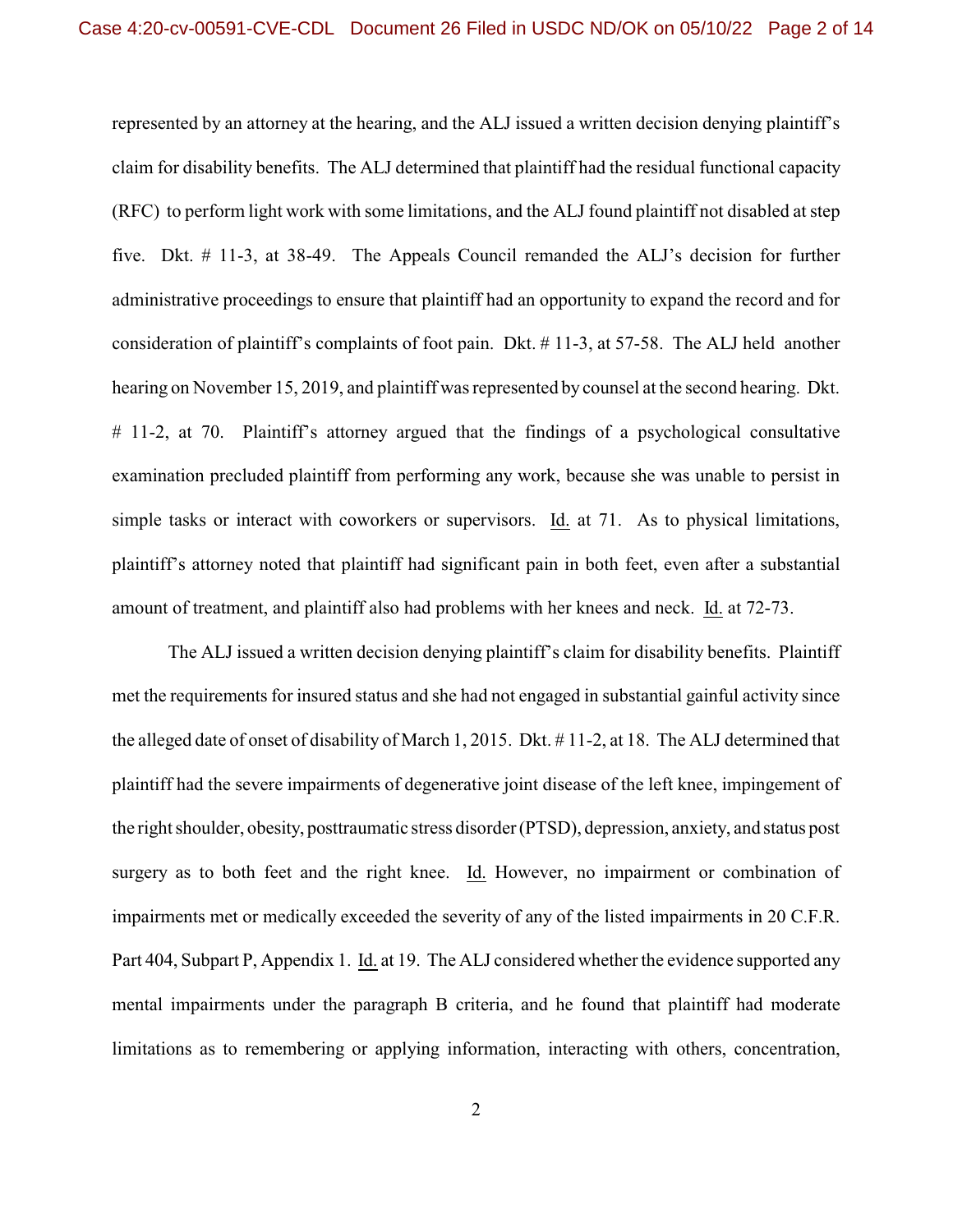persistence, or pace, and adapting or managing oneself. Id. Plaintiff did not have at least two marked limitations or one extreme limitation, and the paragraph B criteria for disability were not satisfied. Id. at 20. The ALJ found that plaintiff had the RFC to:

perform sedentary work as defined in 20 CFR 404.1567(a) except with additional limitations. The claimant is able to lift and/or carry ten pounds occasionally and up to ten pounds frequently. The claimant is able to stand and/or walk at least two hours in an eight-hour workday and sit at least six hours in an eight-hour workday. The claimant must avoid work above shoulder level. The claimant is able to perform simple, repetitive tasks. The claimant is able to interact with supervisors and coworkers no more than occasionally, but she is unable to work with the public.

Id. at 21. The ALJ thoroughly summarized plaintiff's testimony concerning her subjective complaints and her lengthy treatment history, and the ALJ noted that the VA had determined that plaintiff was "one-hundred-percent disabled." Id. at 32. Plaintiff had no past relevant work that was applicable for step four of the analysis, and the ALJ proceeded to step five of the analysis. The ALJ determined that jobs existed in sufficient numbers in the national economy that plaintiff could perform with her RFC, and the ALJ found plaintiff not disabled at step five.

Plaintiff asked the Appeals Council to review the ALJ's decision, but the Appeals Council found no basis to review the denial of plaintiff's claim for disability benefits. Dkt. # 11-2 at 2. Plaintiff filed this case seeking judicial review of the denial of her claim for disability benefits, and the matter was referred to a magistrate judge for a report and recommendation. The magistrate judge recommended that the Commissioner's decision be affirmed, and plaintiff has filed a timely objection (Dkt. # 24) to the report and recommendation.

## **II.**

Pursuant to Fed. R. Civ. P. 72(b)(3), "[t]he district judge must determine de novo any part of the magistrate judge's disposition that has been properly objected to. The district judge may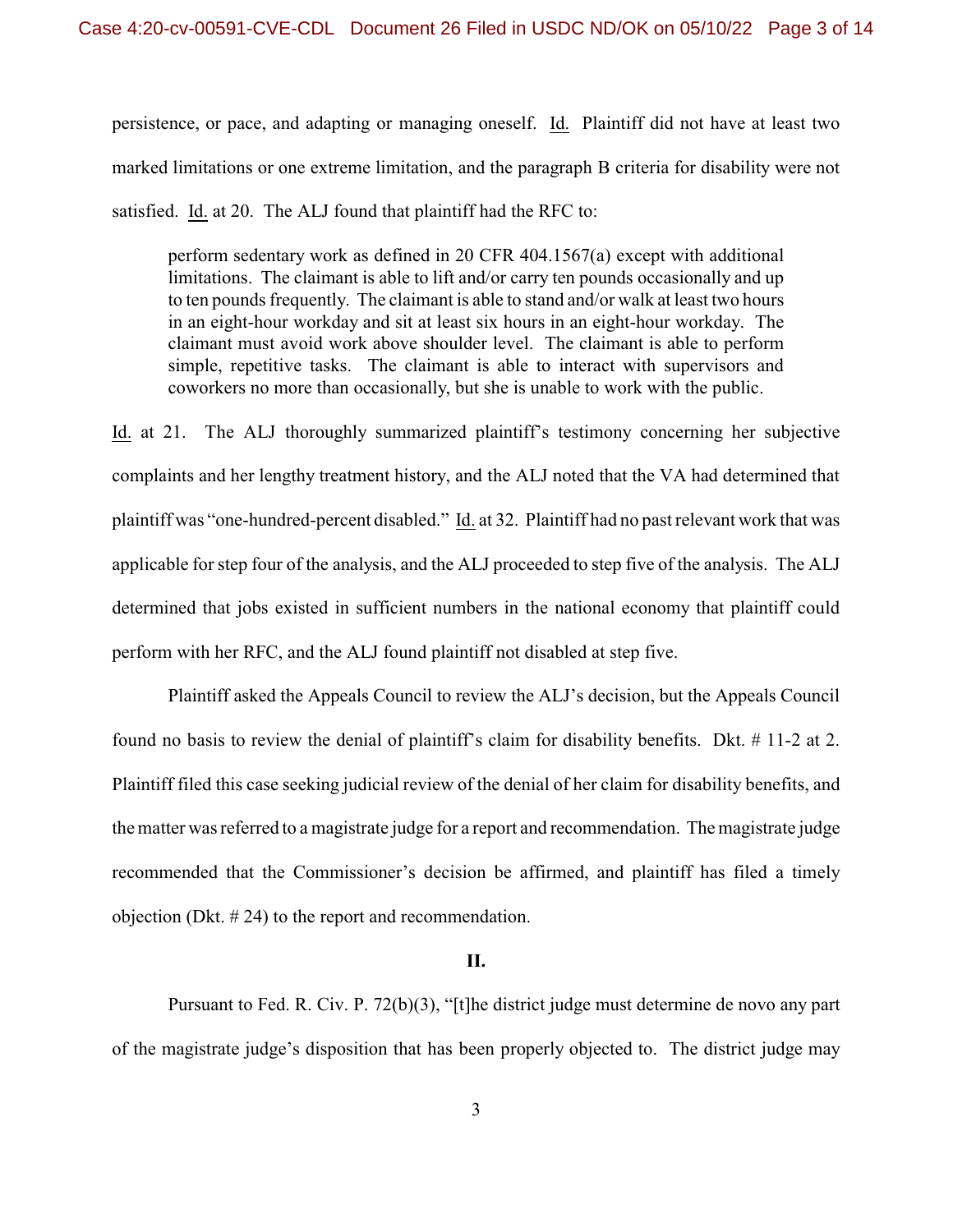accept, reject, or modify the recommended disposition; receive further evidence; or return the matter to the magistrate judge with instructions." The Court's task of reviewing the Commissioner's decision involves determining "whether the factual findings are supported by substantial evidence in the record and whether the correct legal standards were applied." Doyal v. Barnhart, 331 F.3d 758, 760 (10th Cir. 2003). Substantial evidence is "such relevant evidence as a reasonable mind might accept as adequate to support a conclusion." Id. "It is 'more than a scintilla, but less than a preponderance.'" Newbold v. Colvin, 718 F.3d 1257, 1262 (10th Cir. 2013) (quoting Lax v. Astrue, 489 F.3d 1080, 1084 (10th Cir. 2007)). The Court will "neither reweigh the evidence nor substitute [its] judgment for that of the agency." Martinez v. Barnhart, 444 F.3d 1201, 1204 (10th Cir. 2006) (quoting Casias v. Sec'y of Health & Human Servs., 933 F.2d 799, 800 (10th Cir. 1991)).

A party's right to de novo review is subject to the Tenth Circuit's "firm-waiver rule," which provides that "a party's objections to the magistrate judge's report and recommendation must be both timely and specific to preserve an issue for de novo review by the district court or for appellate review." United States v. 2121 E. 30th St., 73 F.3d 1057, 1059-60 (10th Cir. 1996). The objection must be "sufficiently specific to focus the district court's attention on the factual and legal issues that are truly in dispute." Id. at 1060. The Tenth Circuit has applied the firm-waiver rule when the plaintiff's objection to the report and recommendation merely asserted a series of errors without explaining why the magistrate's reasoning was erroneous. See Zumwalt v. Astrue, 220 F. App'x 770, 777-78 (10th Cir. 2007).<sup>1</sup>

 $1$  This and other cited unpublished decisions are not precedential, but may be cited for their persuasive value. See Fed. R. App. P. 32.1; 10th Cir. R. 32.1.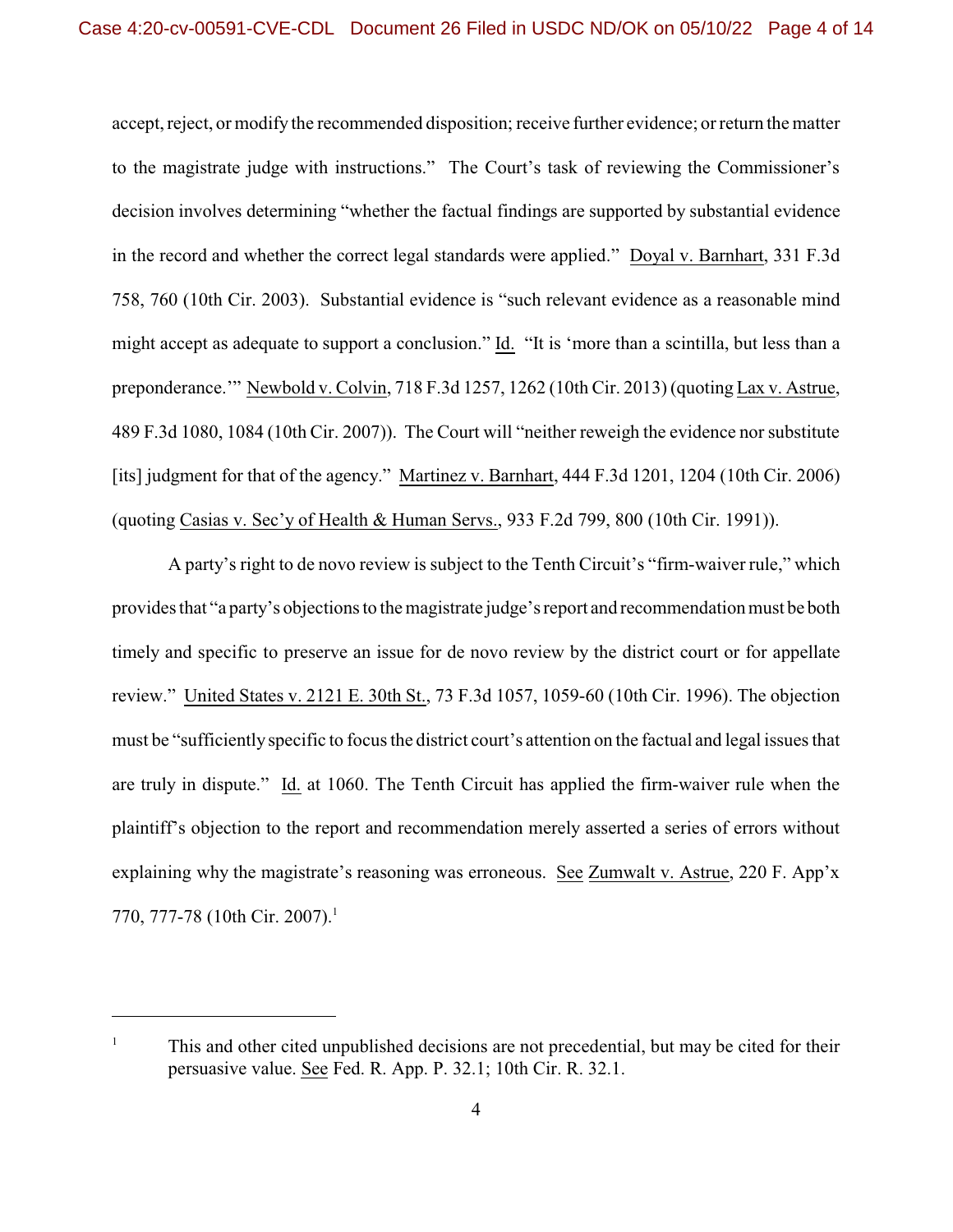#### **III.**

Plaintiff argues that the ALJ should have given greater weight to the opinions of Robert H. Lee, D.P.M., and Derrise L. Garner, Psy. D., and the ALJ failed to adequately discuss the VA's finding that plaintiff was fully disabled. Dkt. # 24, at 6. Defendant responds that the ALJ reasonably accounted for Dr. Lee's opinion concerning concrete floors by limiting plaintiff to sedentary work, and the ALJ provided an adequate explanation for declining to give greater weight to Dr. Garner's opinions concerning plaintiff's mental limitations. Dkt. # 25, at 2. Defendant also argues that the ALJ was not required to defer to the VA's disability finding, and the ALJ's analysis of this evidence was legally sufficient. Id. at 3.

The Commissioner uses a five-step, sequential process to determine whether a claimant is disabled and therefore entitled to benefits. See 20 C.F.R. § 404.1520(a)(4). "The claimant bears the burden of establishing a prima facie case of disability at steps one through four." Lax v. Astrue, 489 F.3d 1080, 1084 (10th Cir. 2007) (quoting Hackett v. Barnhart, 395 F.3d 1168, 1171 (10th Cir. 2005)). "Step one requires the claimant to demonstrate 'that [she] is not presently engaged in substantial gainful activity.'" Id. (quoting Grogan v. Barnhart, 399 F.3d 1257, 1261 (10th Cir.2005)). "At step two, the claimant must show 'that [she] has a medically severe impairment or combination of impairments.'" Id. (quoting Grogan, 399 F.3d at 1261). "At step three, if a claimant can show that the impairment is equivalent to a listed impairment, [she] is presumed to be disabled and entitled to benefits." Id. (citing Williams v. Bowen, 844 F.2d 748, 750 (10th Cir.1988)). "If a claimant cannot meet a listing at step three, [she] continues to step four, which requires the claimant to show 'that the impairment or combination of impairments prevents him from performing his past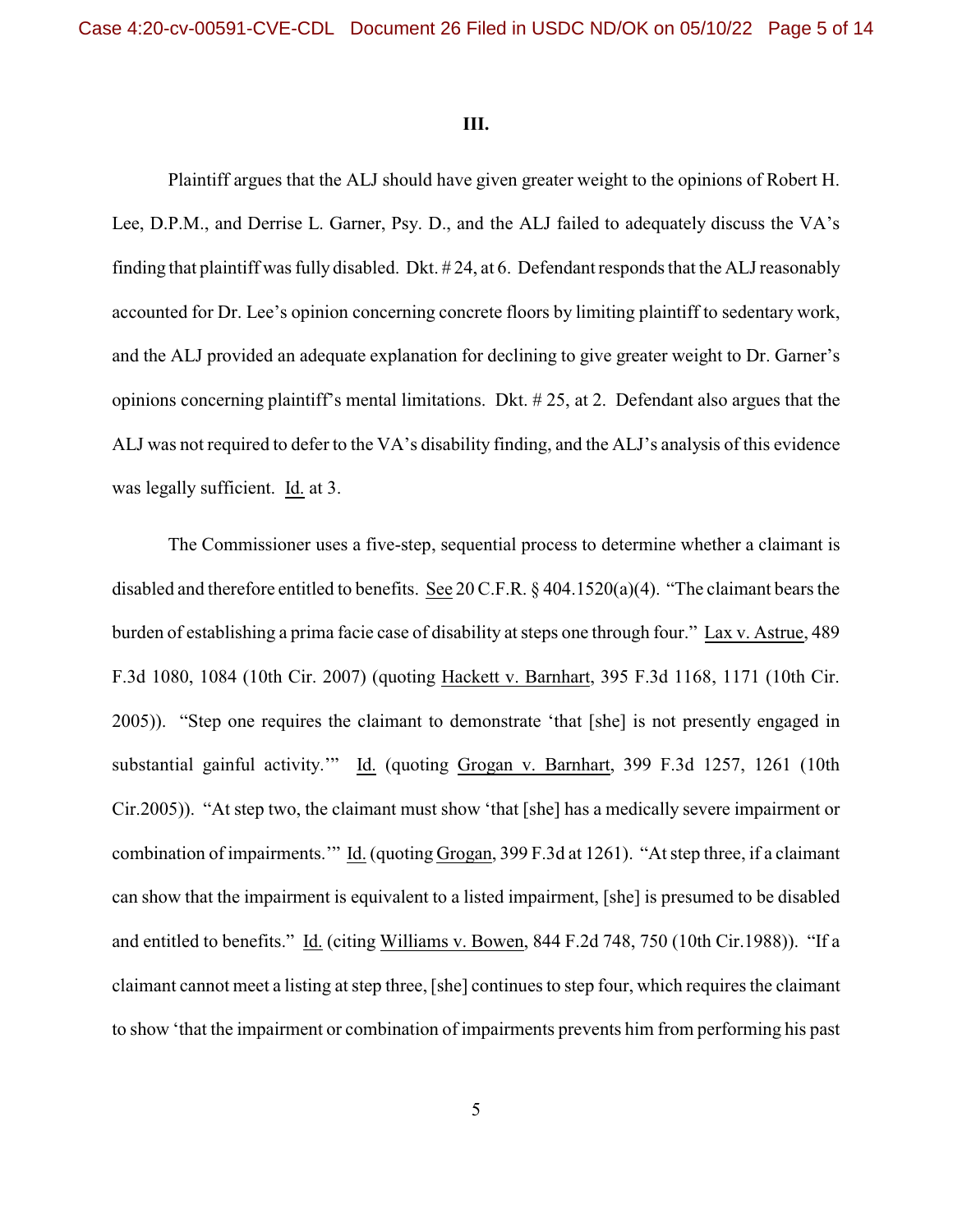work.'" Id. (quoting Grogan, 399 F.3d at 1261). If the claimant meets this burden, the analysis continues to step five, where the burden of proof shifts to the Commissioner to show that the claimant retains sufficient residual functional capacity (RFC) to perform work in the national economy, given the claimant's age, education, and work experience. Id. (citing Hackett, 395 F.3d at 1171).

In reviewing the ALJ's decision, the Court may not reweigh the evidence or substitute its judgment for that of the ALJ; the Court's task is to review the record to determine whether the ALJ applied the correct legal standard and if her decision is supported by substantial evidence. Bowman v. Astrue, 511 F.3d 1270, 1272 (10th Cir. 2008). "Substantial evidence is 'such relevant evidence as a reasonable mind might accept as adequate to support a conclusion.'" O'Dell v. Shalala, 44 F.3d 855, 858 (10th Cir. 1994) (quoting Richardson v. Perales, 402 U.S. 389, 401 (1971)). "A decision is not based on substantial evidence if it is overwhelmed by other evidence in the record or if there is a mere scintilla of evidence supporting it." Bernal v. Bowen, 851 F.2d 297, 299 (10th Cir.1988). The Court must meticulously examine the record as a whole and consider any evidence that detracts from the Commissioner's decision. Washington v. Shalala, 37 F.3d 1437, 1439 (10th Cir. 1994). **Dr. Lee**

Plaintiff argues that the ALJ failed to give controlling weight to an opinion from a treating physician, Dr. Lee, that plaintiff could not walk on concrete floors. Dkt. # 24, at 1-2. Dr. Lee stated that plaintiff had a range of treatment for foot pain, including surgery, and her foot pain would return after temporary relief from the treatment. Dkt. # 11-7, at 9. He opined that he thought "it best that [plaintiff] not return to standing or walking on concrete floors." Id. The ALJ considered Dr. Lee's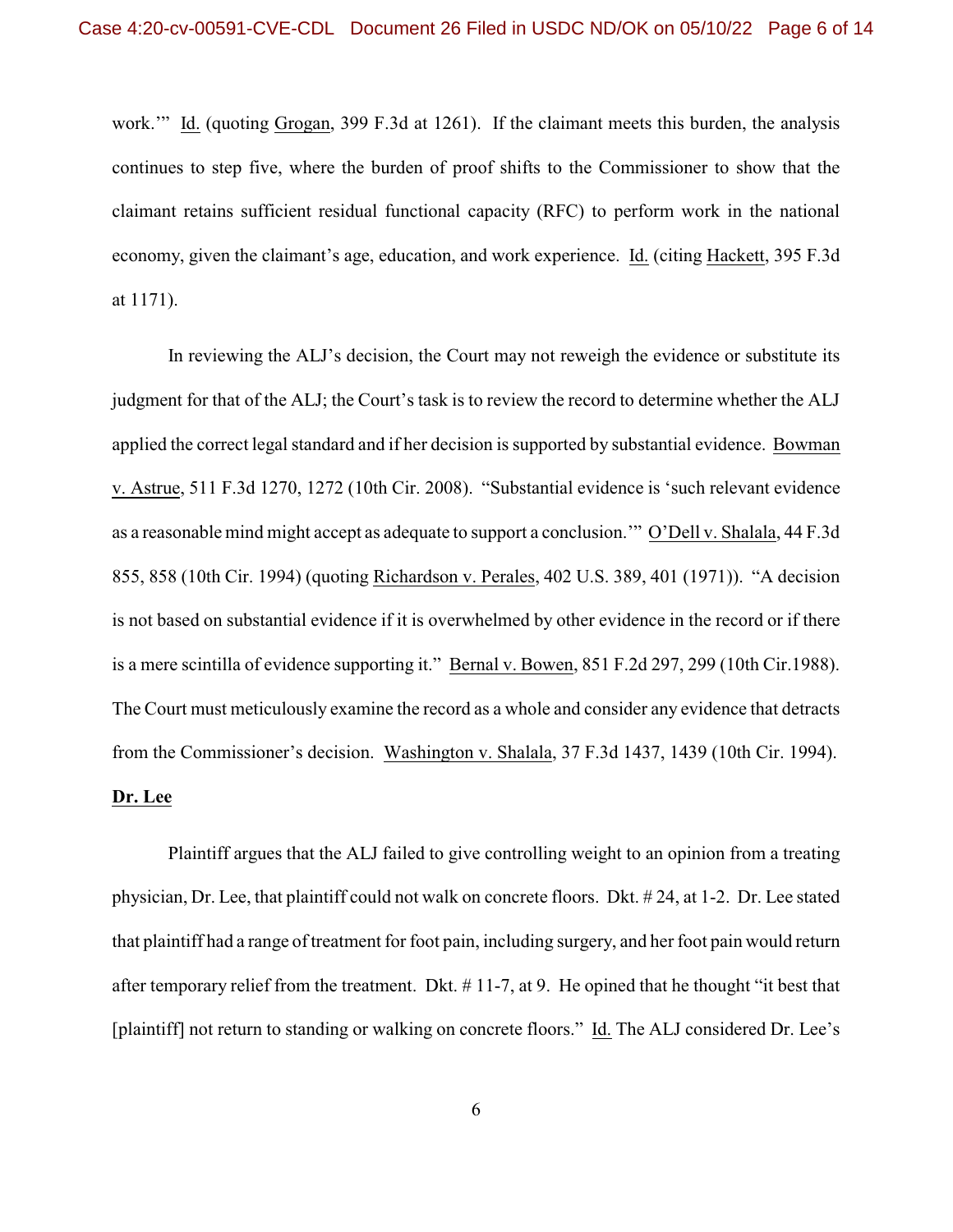opinion and gave it "some weight," and the ALJ stated that he would include appropriate limitations in the RFC. Dkt. # 11-2, at 31. The RFC limits plaintiff to sedentary work with "additional limitations," including that plaintiff not be required to stand or walk for more than two hours during an eight hour workday. Id. at 21.

Plaintiff claims that the ALJ did not engage in the required two-part analysis for examining the weight to be given to the opinion of a treating physician for claims filed before March 27, 2017. When determining whether a claimant is disabled, the ALJ must evaluate every medical opinion in the record. 20 C.F.R.  $\S$  404.1527(b). When evaluating a treating physician's opinion under  $\S$ 404.1527, "the ALJ must complete a sequential two-step inquiry, each step of which is analytically distinct." Brownrigg v. Berryhill, 688 F. App'x 542, 548 (10th Cir. Apr. 19, 2017) (quoting Krauser v. Astrue, 638 F.3d 1324, 1330 (10th Cir. 2011)). First, the ALJ must determine whether the medical opinion qualifies for "controlling weight." Id. A treating physician's medical opinion is given controlling weight if, on the issues of the nature and severity of the plaintiff's impairments, the opinion is "well-supported by medically acceptable clinical and laboratory diagnostic techniques and is not inconsistent with the other substantial evidence in [the] case record."  $\S$  404.1527(c)(2). If the treating physician's opinion is entitled to controlling weight, the ALJ's analysis of the weight of that opinion is complete. However, if the ALJ determines that the medical opinion is not entitled to controlling weight, or if the ALJ is evaluating a non-treating physician's opinion, the ALJ must move onto step two and apply the following factors to determine how much weight to give the medical opinion:

(1) the length of the treatment relationship and the frequency of examination; (2) the nature and extent of the treatment relationship, including the treatment provided and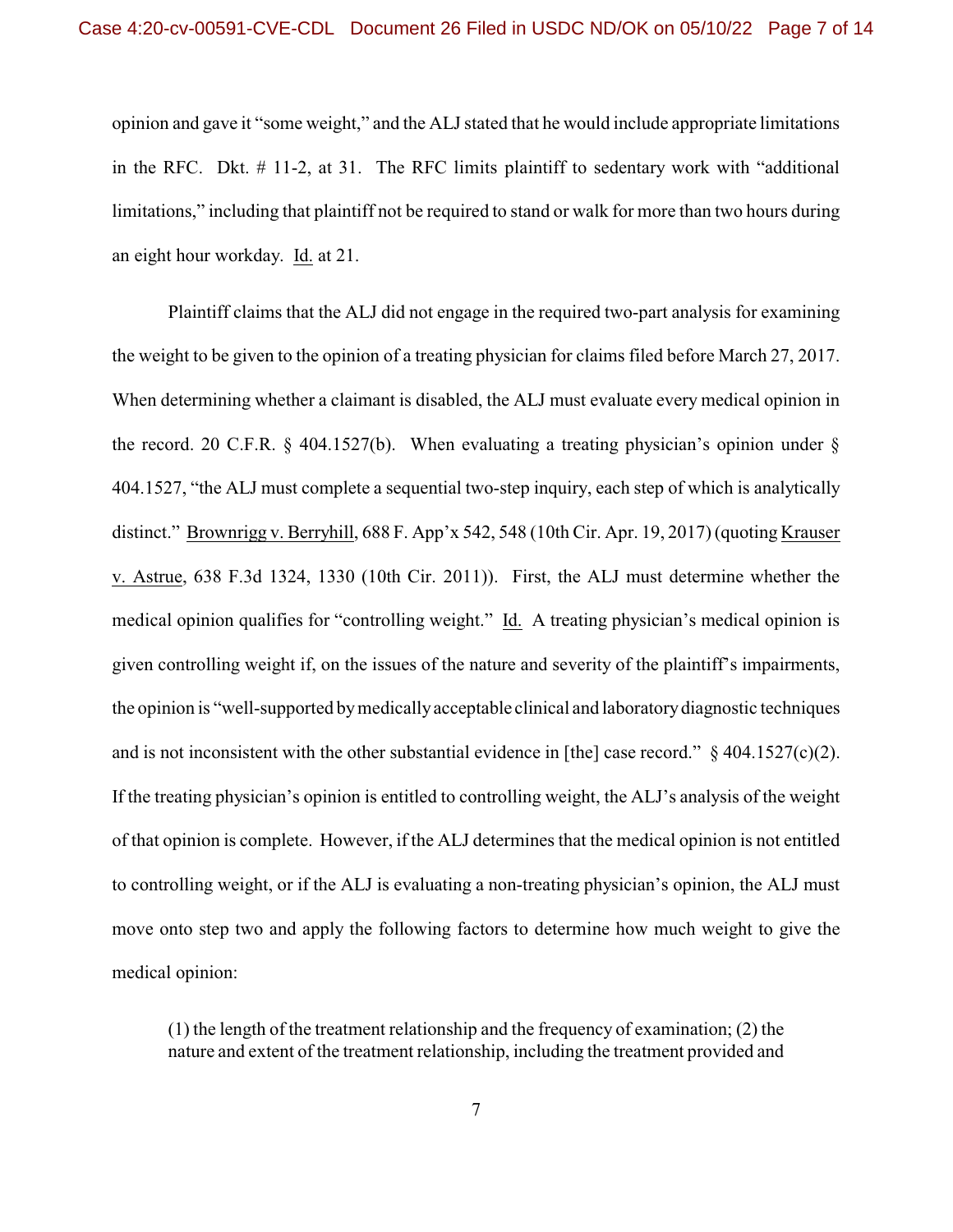the kind of examination or testing performed; (3) the degree to which the physician's opinion is supported by relevant evidence; (4) consistency between the opinion and the record as a whole; (5) whether or not the physician is a specialist in the area upon which an opinion is rendered; and (6) other factors brought to the ALJ's attention which tend to support or contradict the opinion.

Watkins v. Barnhart, 350 F.3d 1297, 1301 (10th Cir. 2003).

The ALJ considered Dr. Lee's opinion and gave it some weight, but the Court agrees with plaintiff that the ALJ did not expressly engage in the required two-part analysis. The ALJ noted Dr. Lee's opinion concerning concrete floors and stated that the RFC accounted for this limitation, but the ALJ did not determine whether the opinion was entitled to controlling weight. The ALJ formulated an RFC limiting plaintiff to a subset of sedentary work, and the RFC provides that plaintiff cannot spend more than two hours per eight hour workday standing on any type of flooring. Dkt. # 11-2, at 21. Plaintiff claims that the ALJ's failure to engage in the appropriate analysis requires the Court to remand the case for further administrative proceedings, because a restriction concerning concrete floors could impact the jobs available at step five of the analysis. Dkt. # 24, at 2. However, a district court is not required to remand a case due to "certain technical errors [that] were 'minor enough not to undermine confidence in the determination of th[e] case," and the district court "could confidently say that no reasonable administrative factfinder, following the correct analysis, could have resolved the factual matter in any other way." Allen v. Barnhart, 357 F.3d 1140, 1145 (10th Cir. 2004). In this case, the ALJ expressly considered Dr. Lee's opinion and included limitations in the RFC based on this opinion, and plaintiff has not identified any additional limitations that would have been included in the RFC had the ALJ engaged in a more extensive analysis of Dr. Lee's opinion. The Court finds that the ALJ's failure to consider whether Dr. Lee's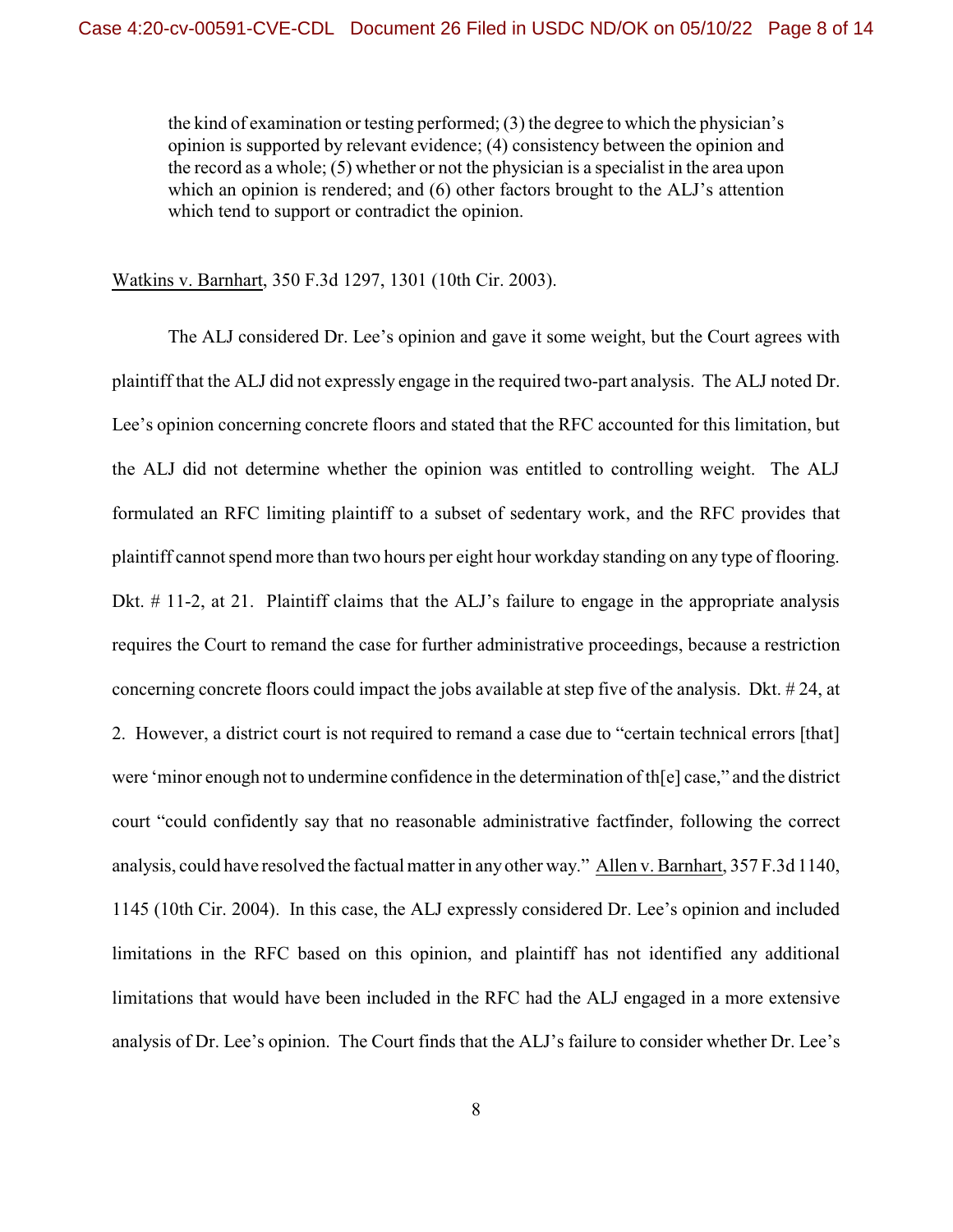opinion concerning concrete floors should be given "controlling" weight does not mean that the ALJ ignored relevant evidence, and the limitations in the RFC adequately account for Dr. Lee's opinion. The Court finds that the ALJ's treatment of Dr. Lee's opinion was legally sufficient and does not provide a basis to remand the case for further administrative proceedings.

#### **Consultative Examiner**

Plaintiff argues that the ALJ erred in his consideration of the consultative examiner's opinions concerning plaintiff's mental limitations. Dkt. # 24, at 3-6. Plaintiff suggests that the mental limitations found by the CE would have supported at least a marked limitation in her ability to understand, remember, and perform detailed tasks, and this limitation would have limited the jobs that could have been considered at step five of the analysis. Id. at 5. Defendant responds that the magistrate judge correctly decided that the ALJ provided sufficient findings to support his conclusion that the consultative examiner's opinions were contradicted by other evidence in the record. Dkt. # 25, at 2.

Plaintiff was referred for a psychological consultative examination after filing her claim for disability benefits, and the examination was conducted by Dr. Garner. Dr. Garner summarized plaintiff's background and personal history, and plaintiff stated that she had been receiving counseling and psychiatric treatment at the VA hospital since 2012. Dkt. # 11-8, at 256-57. Plaintiff claimed that she engaged in limited self-grooming and cleaning and, for leisure activities, plaintiff claimed that she "looked blank and just sits." Id. at 257. Plaintiff described symptoms related to her diagnosis for PTSD and depression, and she stated that she had a tendency to spend a significant amount of time in bed. Id. at 258. Plaintiff claimed that her medication helped "sometimes," but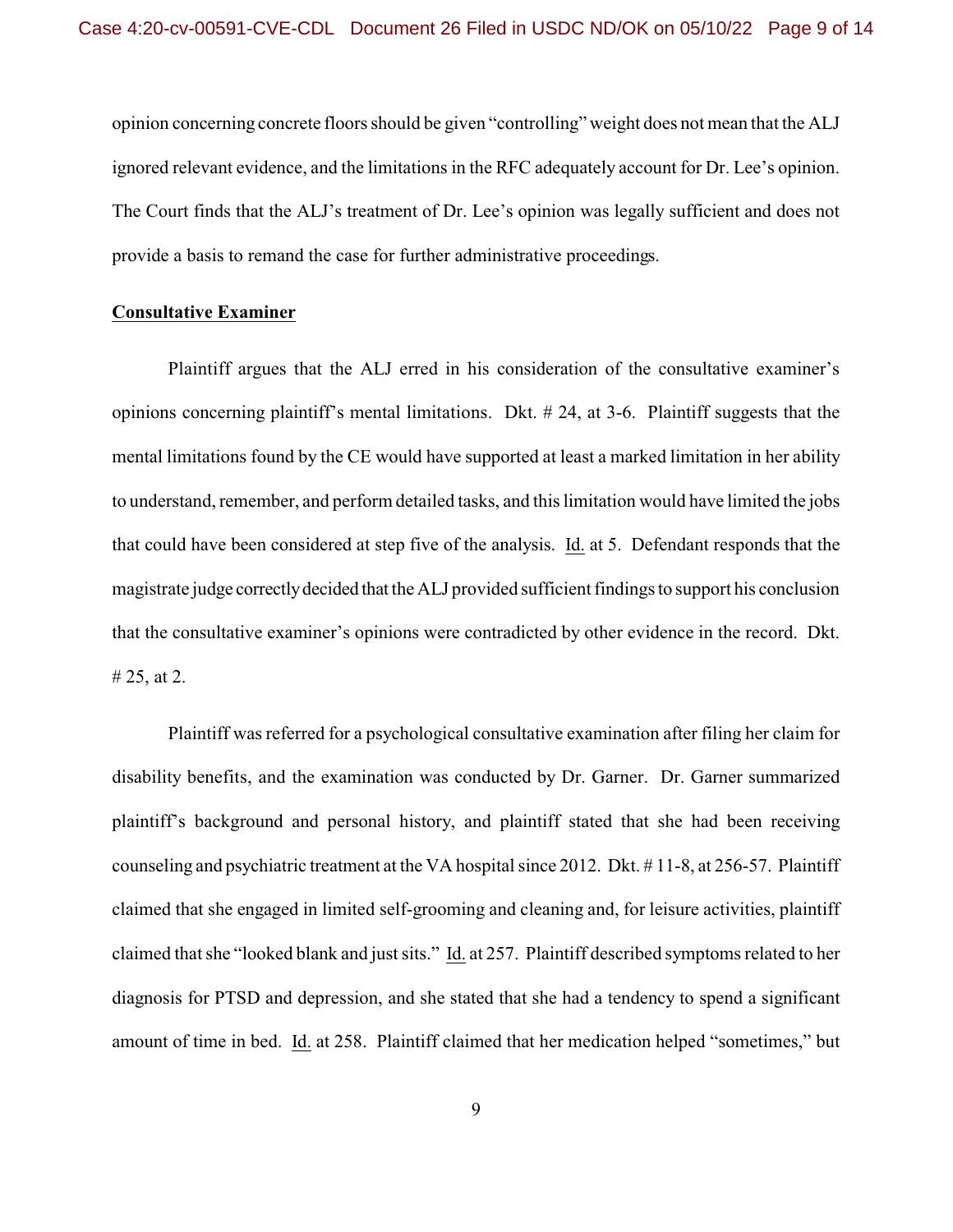she still had significant amounts of time in which she experienced "sadness, isolation, flat affect, no energy, and no motivation." Id. Dr. Garner found no evidence of a major neurocognitive disorder or a severe impairment with attention or memory, and she determined that plaintiff was capable of understanding and remembering complex instructions. However, Dr. Garner concluded that plaintiff would be unable to persist in performing simple tasks, and she would have no ability to interact with the general public or coworkers. Id. at 259. Dr. Garner did not believe that further treatment for plaintiff's mental impairments would improve her functional limitations. Id. The ALJ found Dr. Garner's conclusions concerning plaintiff's ability to remember and understand complex instructions contradictory with the limitation that plaintiff was "incapable of performing simple tasks." Dkt. # 11-2, at 31. The ALJ also found other evidence in the record more persuasive as to plaintiff's daily activities, and he stated that plaintiff "furnished the consultative examiner with exaggerated information" about her daily life. Id.

Plaintiff argues that Dr. Garner's findings were not internally inconsistent and the ALJ erred when he stated that plaintiff provided "exaggerated" information about her daily life to the consultative examiner. Dkt. # 24, at 3-5. The ALJ reasonably concluded that Dr. Garner's opinions concerning plaintiff's mental status and limitations were not entitled to great weight, because Dr. Garner's opinions were based on plaintiff's misleading description of her daily activities and mental limitations. Plaintiff told Dr. Garner that she had no friends, engaged in limited activities around the home, and "looked blank and . . . just sits" for leisure activity. Dkt. # 11-8, at 257. A third party adult function report prepared by Sammie Morrison stated that plaintiff engaged in some cleaning, cooking, and grooming activities, and plaintiff liked to watch television and play video games in her leisure time. Dkt. # 11-6, at 21-28. Plaintiff reported that she had friends that came over to her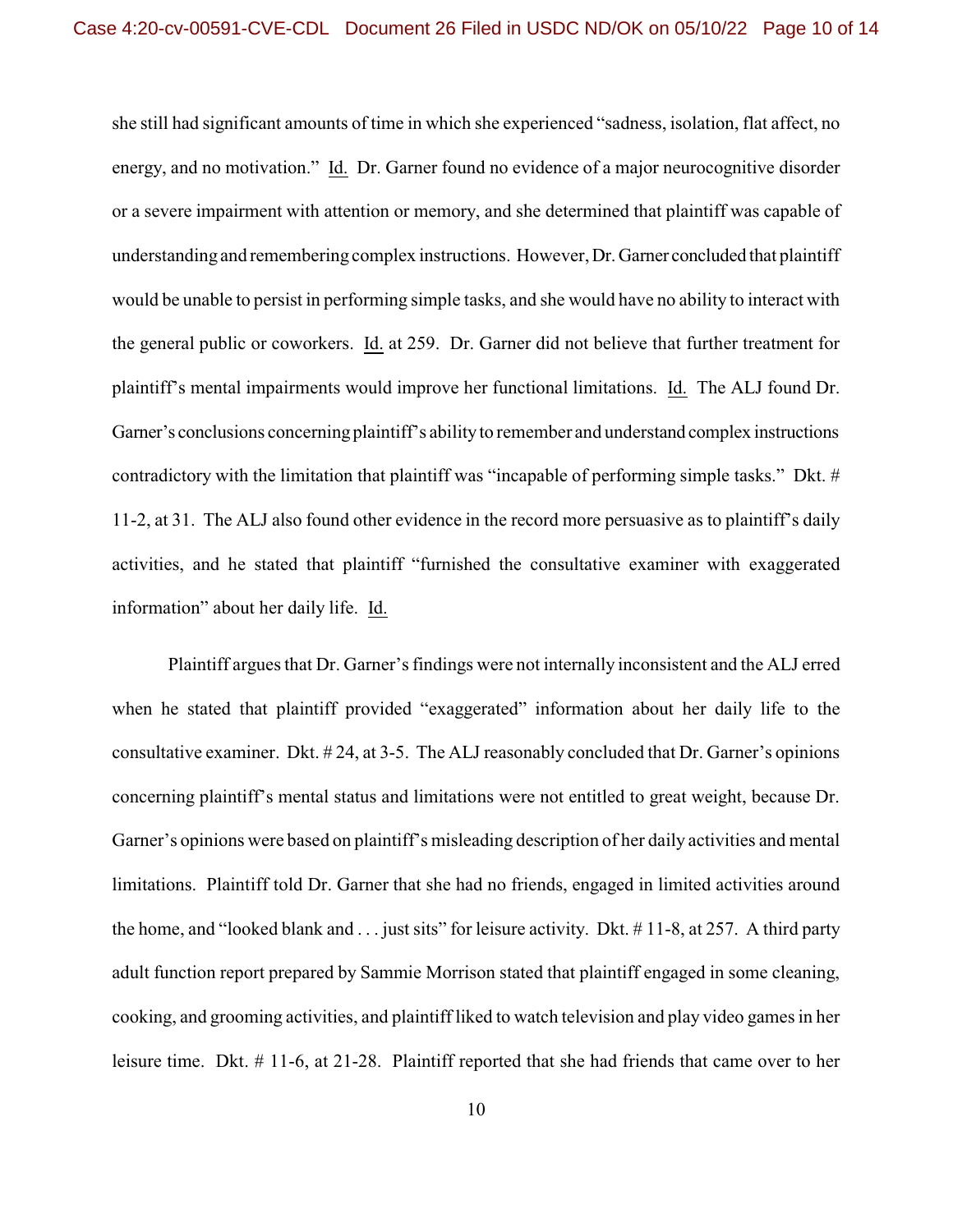house to help her buy food and help her with chores, and she plays video games daily as a leisure activity. Id. at 40-43. Plaintiff told one of her physicians that she attended social gatherings and enjoyed fishing, and she had a service dog to help her when she felt "off." Dkt. # 11-8, at 294. Another physician noted that plaintiff had a "very active lifestyle in which she cuts and splits her own firewood and has a big garden to tend." Dkt. # 11-9, at 236. Most of the evidence in the administrative record shows that plaintiff tended to lead a more sedentary lifestyle, but the ALJ had substantial evidence to support his finding that plaintiff provided an "exaggerated" account of her daily activities during the consultative examination with Dr. Garner. It appears that Dr. Garner's opinions were based almost entirely on plaintiff's subjective complaints and description of her daily life, and this significantly detracts from the reliability of Dr. Garner's findings as to plaintiff's mental limitations. Therefore, the ALJ reasonably rejected Dr. Garner's proposed limitations concerning plaintiff's ability to persist with simple tasks and interact with others in even a limited capacity.<sup>2</sup>

<sup>&</sup>lt;sup>2</sup> Plaintiff could also be arguing that the ALJ failed to consider a state examiner's finding that plaintiff had a marked limitation in her ability to understand, remember, and carry out detailed instructions, even though this is not specifically identified as an objection to the report and recommendation. Dkt. # 24, at 5. However, the state examiner also found that plaintiff had no limitations in her ability to carry out simple instructions or maintain concentration, and the RFC specifically limited plaintiff to "simple, repetitive tasks." Dkt. # 11-2, at 21; Dkt. # 11-3, at 12-13. The Court finds no inconsistency between the state examiner's findings and the RFC. Plaintiff could also be arguing that the jobs identified at step five are inconsistent with the reasoning level associated with the ability to perform "simple repetitive tasks." Dkt. # 24, at 5-6. In a recent case, plaintiff's counsel raised the argument that a limitation to "simple repetitive tasks" precludes the performance of jobs that require level two reasoning, and the Court rejected this argument as inconsistent with Tenth Circuit precedent. Peggy S.C. v. Kijakazi, 2021 WL 4148089 (N.D. Okla. Sep. 13, 2021). In this case, the jobs identified at step five of the analysis do not require more than level two reasoning, and the Court finds no reason to reconsider its prior decision on the same legal issue.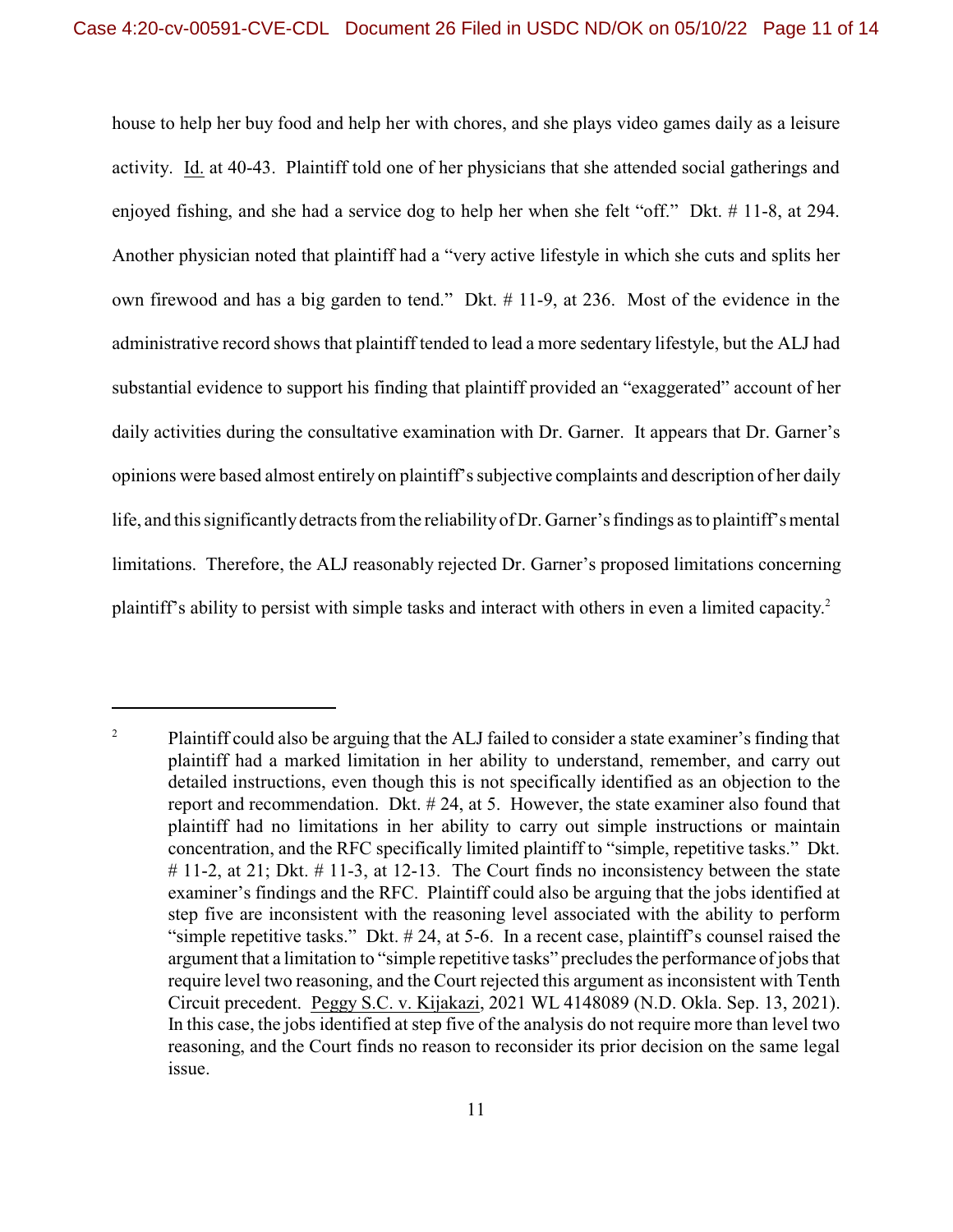## **VA's Disability Determination**

Plaintiff argues that the VA determined that she was disabled under the same definition of "disability" used by the Social Security Administration, and the ALJ should have given great weight to the VA's disability determination. Dkt. # 24, at 6-7. Social Security regulations recognize that other governmental agencies make disability determinations using their own rules, but such determinations based on the rules of another agency are not binding on the Social Security Administration. 20 C.F.R. 404.1504. However, disability findings by other governmental agencies are relevant and entitled to persuasive value, and the ALJ must consider the disability determination of another agency and explain the persuasive value given to this evidence. Grogan v. Barnhart, 399 F.3d 1257, 1263 (10th Cir. 2005).

The ALJ considered the VA's disability finding but gave this evidence little weight, because the disability finding was based on a different set of rules and regulations. Dkt. # 11-2, at 32. The VA found that plaintiff was "totally and permanently disabled" due to service connected disabilites, and she was receiving a monthly benefit of approximately \$3,200 from the VA. Dkt. # 11-5, at 32. The primary physical impairment forming the basis for the award of disability benefits by the VA was bilateral plantar fascititis and left foot hallus valgus, and the VA also relied on a diagnosis of PTSD as a mental impairment supporting the award of benefits. Id. at 8-9. In September 2018, plaintiff contacted a VA physician, Ricky Kime, M.D., to request that he sign a form stating that she was completely unable to work in order to waive payments on her student loans, because another VA physician, David Kastner, M.D., had refused to sign the form. Dkt. # 11-9, at 411-12. Dr. Kime spoke to Dr. Kastner and confirmed that Dr. Kastner did not feel comfortable signing a form stating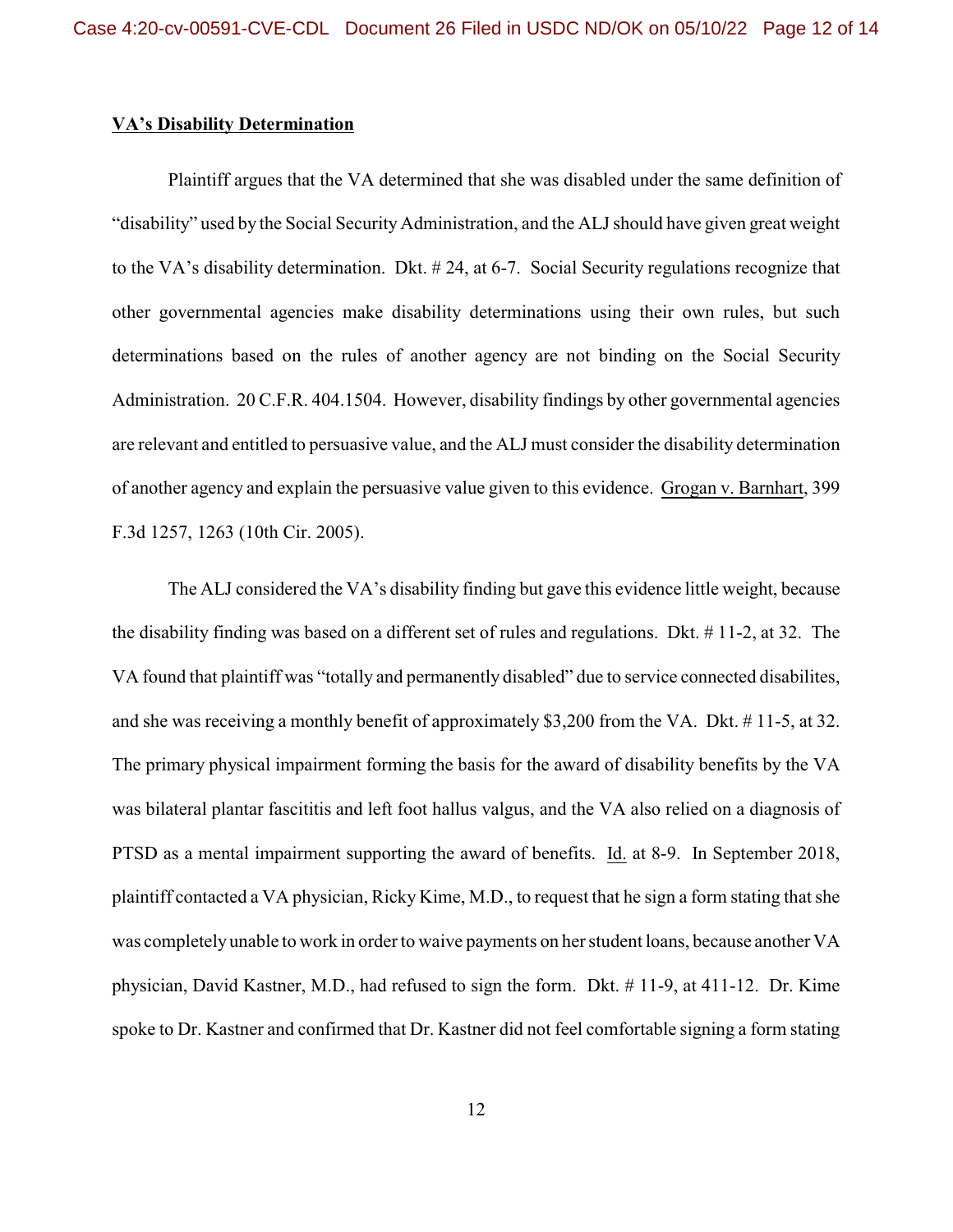that plaintiff could not perform any type of work. Id. at 412. Plaintiff asked another medical provider to fill out the student loan form, and a licensed practical nurse consulted with Dr. Kime, who advised the LPN that he was unable to represent that plaintiff was unable to engage in any substantial gainful activity. Id. at 417.

The Court finds that the ALJ did not ignore evidence concerning the VA's disability determination, and the ALJ's consideration of this evidence was legally sufficient. The ALJ expressly considered plaintiff's treatment history with the VA and reviewed the underlying medical evidence as to plaintiff's plantar fascitis and PTSD. Although the VA determined that plaintiff met the VA's definition of disability, VA physicians refused to sign a form stating that plaintiff was unable to perform any type of work. Plaintiff argues that the Social Security Administration and the VA use "practically" the same definition of disability, and the ALJ should have given greater weight to the VA's disability determination. Social Security regulations do not require the ALJ to give deference to another agency's disability finding, and plaintiff has made no attempt to show that the VA and the Social Security Administration apply a similar framework to determine if a claimant is disabled. The mere fact that the VA found that plaintiff was entitled to disability benefits was not automatically entitled to great weight. Instead, the ALJ appropriately considered the impairments and medical evidence cited by the VA as the basis for awarding disability benefits, and the ALJ undertook his own review of this evidence. Plaintiff has not shown that the ALJ ignored the VA's disability determination or the evidence underlying this determination, and the Court finds no basis to remand this case for further administrative proceedings.